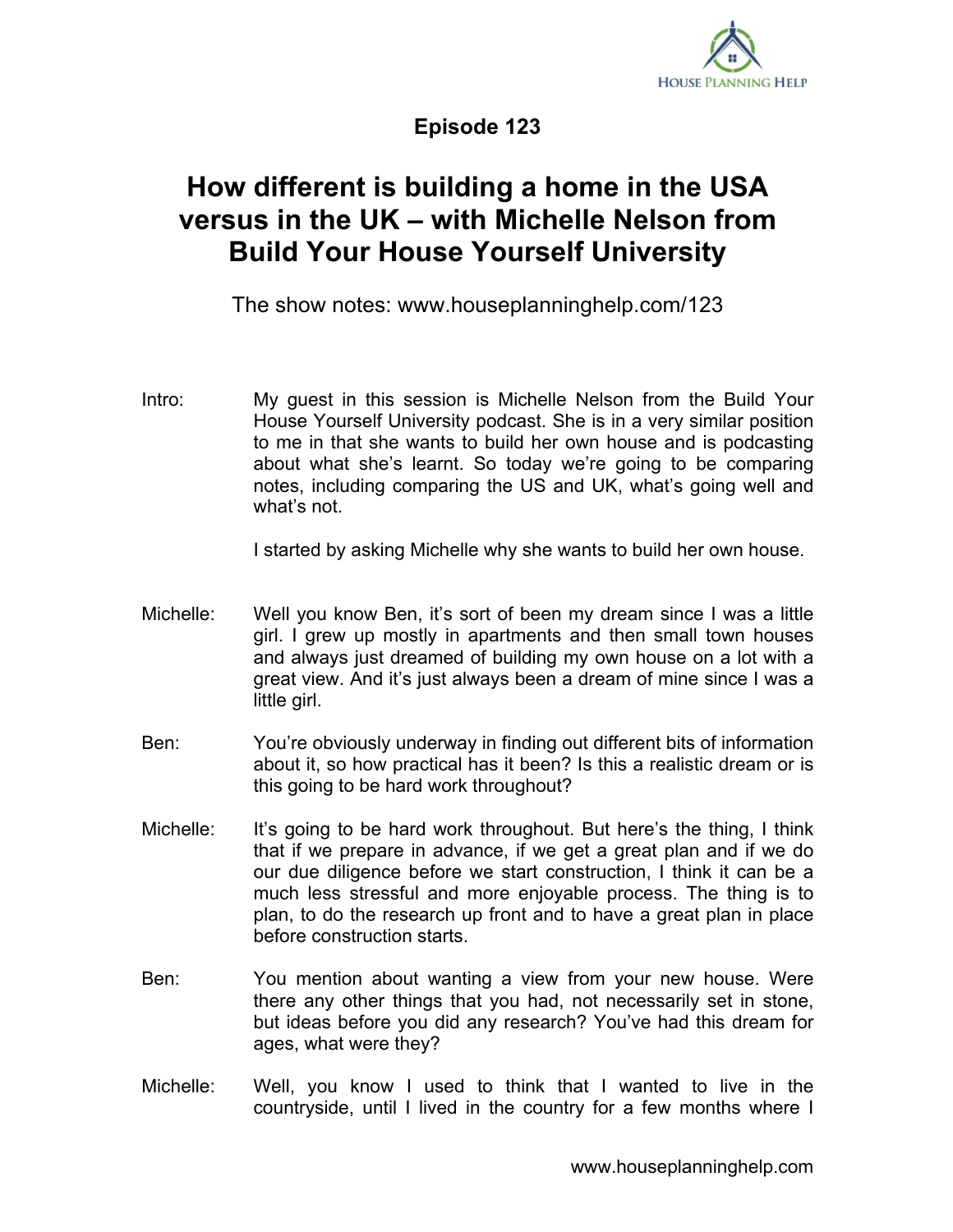

could not get to stores, restaurants, or work in a timely manner. And I think that's an ideal dream but it wasn't practical for me! So I'm glad I found that out in my 20s so that I didn't buy a lot in the countryside. But I thought that that would be a great thing but I was wrong.

So after that experience I realised that I kind of want to be in the midst of church, stores, my work, my friends. I grew up in the suburbs and it's something that I'm comfortable with. I like the suburbs. I've never lived in the city. I like visiting a city but I'm not so sure it's the place for me to live. So I wanted to be in the suburbs near stores and friends and work, and of course the view is really important. And I just want to be in a safe, friendly atmosphere.

- Ben: Now as a Brit, we always have this idea of American towns, cities, sprawling. So where would you put yourself in the middle of this sprawl? You're obviously not in the city?
- Michelle: I'm not. I'm in the suburbs and I'm in the south in the United States. So I think we are not quite sprawling, maybe that's a bit of an overstatement, but there's plenty of land here and the city is driveable. It's not a walkable city and in fact most cities in the United States are not walkable. There are a few that you might know – there's New York City which is quite walkable, Washington DC is pretty walkable, but most of the United States, as you said on the podcast, on my podcast, most of the United States is built to drive from place to place. So it is a bit spread out.
- Ben: Does anyone ever think about that and almost get a little bit concerned, say if situations changed and we weren't able to get hold of, we call it petrol, fuel for your cars – what do you call it? I've forgotten! You don't call it petrol.
- Michelle: Yeah, fuel. Gasoline.
- Ben: Gasoline, that's it, yeah! But does that ever concern anyone or really just not on the radar?
- Michelle: Well I know this is going to sadden you Ben, but it's probably not on the radar for most Americans. It's because even in areas in times when we had gas shortages we've always been able to get it. And I think that most people think that it's always going to be that way.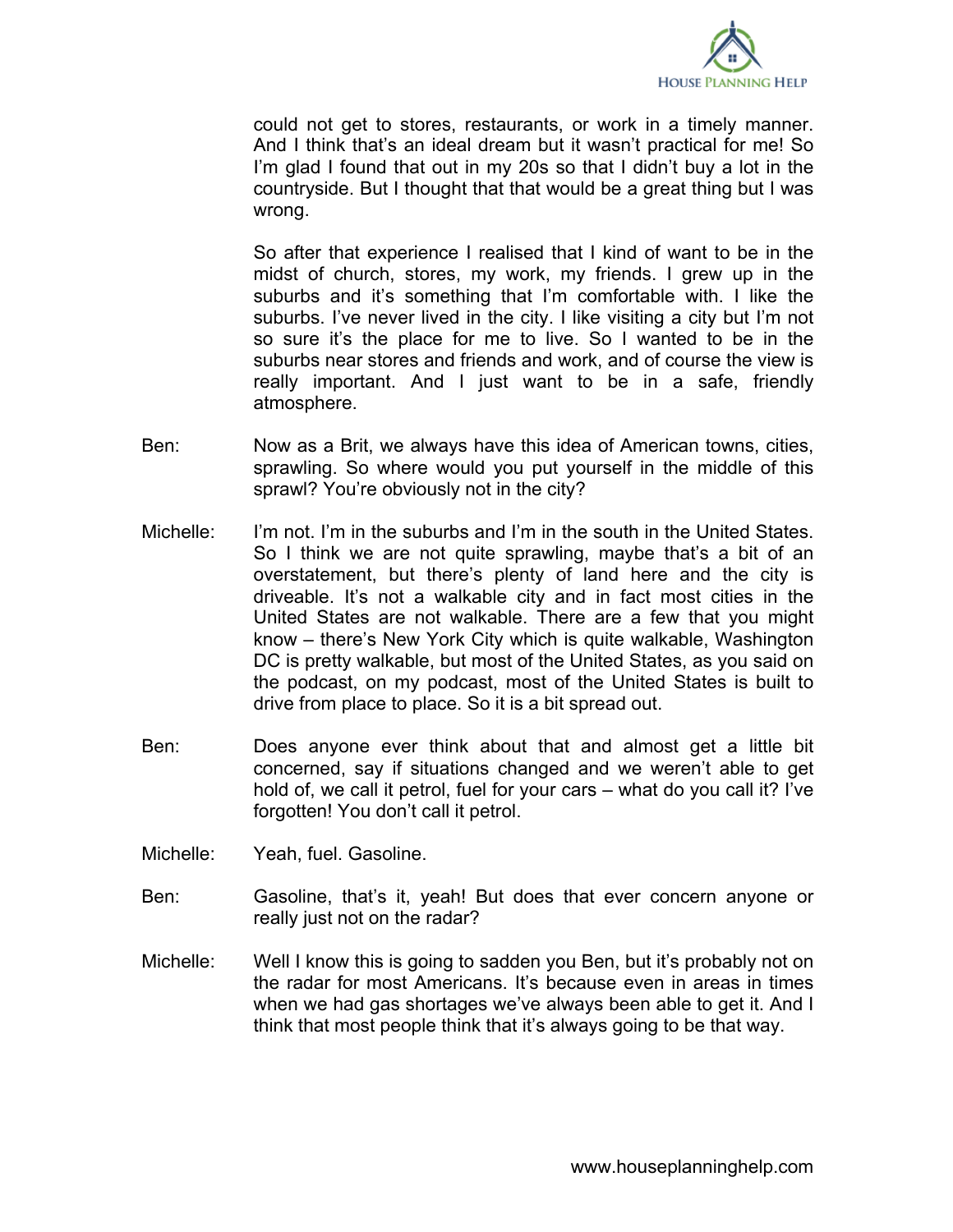

- Ben: Getting back to what you're trying to do, you're also making a podcast about what you're learning as you go. Where did you start with that?
- Michelle: Well I started the podcast at the beginning of this year in January 2016. And I am basically learning and teaching the basics of residential construction. And as I learn I teach my audience. I kind of think of it as, I don't know what you call it in the UK, but in the US when we go to college or university we have study groups. And so students in the class will get together after class and they will simplify complex concepts and they will break down the very complicated concepts that they learn in the class. And so I am thinking of my podcast as a sort of a big study group where I am the leader of the study group but I am a peer. I am a fellow student and so I started out just teaching the very basics of residential construction and home design, and I continue to do that.
- Ben: I think that's one of the great ways of learning though as well. I'm sure they say after you've learnt something the best way for it to stay in your brain is to try and tell someone else.
- Michelle: Yes, absolutely. We used to say see one, teach one, do one.
- Ben: Brilliant.
- Michelle: Yeah.
- Ben: Where did you start? Was it just going to be random for you or did you think no I've got to start in this specific area?
- Michelle: No I didn't and I even struggle with that today, thinking should I go on a specific sequence. To be honest it's just who whatever I'm interested in learning about at the time is what I teach and what I research.
- Ben: I understand! That's me as well. That's the way I've gone. I sometimes look back and think oh dear, that was a wobbly path but I think you've got to try haven't you?

I want to do something slightly different in this podcast because we're both doing the same thing on different sides of the Atlantic and so I thought this would be a great opportunity just to compare notes and to see what things we've discovered. So let's just start with any observations or things that you felt you learnt that is just oh wow, I'm so pleased I dug into this.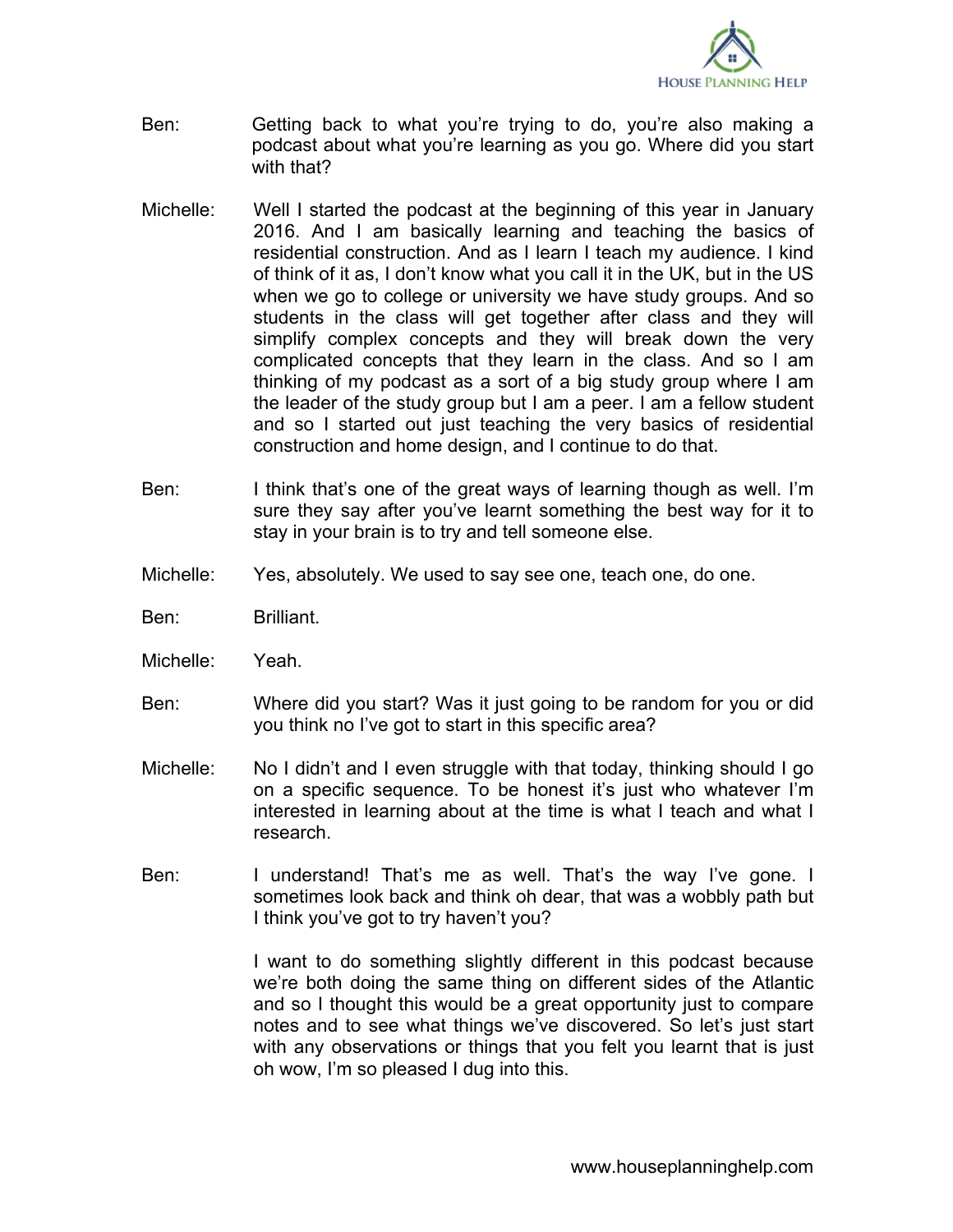

Michelle: I am very pleased that I dug into home energy rating systems, and I'm not sure that you have that in the UK but it is called HERS (Home Energy Rating System) and it is a process that we have here in the United States where we rate homes based on their energy efficiency. They're independent companies.

> I think it started with the US government heading the whole thing, but independent companies will come in and they will test your home while it's under construction, for energy efficiency. And I am so pleased that I learned about that. There are different levels of energy efficiency that can be your target, and depending on I guess your budget and your interest in having a really efficient home, that will determine what type of insulation, what type of heating, ventilation and air conditioning systems you put in. Even what type of windows and doors that you install. So I am really happy that I learnt about that because it's something I definitely will put into my new home. I will have my new home energy rated for sure.

Ben: Yeah, I think I can agree with you on that, that from my perspective probably learning about the fabric of the building and how you can construct something that will just use very little energy. That's got to be right up there and you know that I'm a fan of the Passivhaus standard and it's what I'm trying to build myself. We'll get there in a minute in this conversation no doubt talking about land. So I think that's brilliant.

> The other thing that I, this is almost a surprise one, but the more I think about this and the amount of homes that are being built, slight aside here, but I keep coming back to population, that I think that this is going to be such a critical issue when we think about housing in the future. Because we could go on building, building, building, but when do we say stop? I know you've got more land than we do over in the States, but I think it's not just land we're talking about here. Every house that goes up uses resources, so I think that it has to come into the public, or the world consciousness, much more.

> We're having this chat, different sides of the world, we're sharing information. This happens every day and people are just living like this. So sooner or later we've got to realise well actually if we get too many people we're not going to be able to live the lifestyles that we want to live and we're hoping that the whole developing world catch up. Well that just physically cannot happen. So yeah, there's my slight aside. I like going into these bigger debates.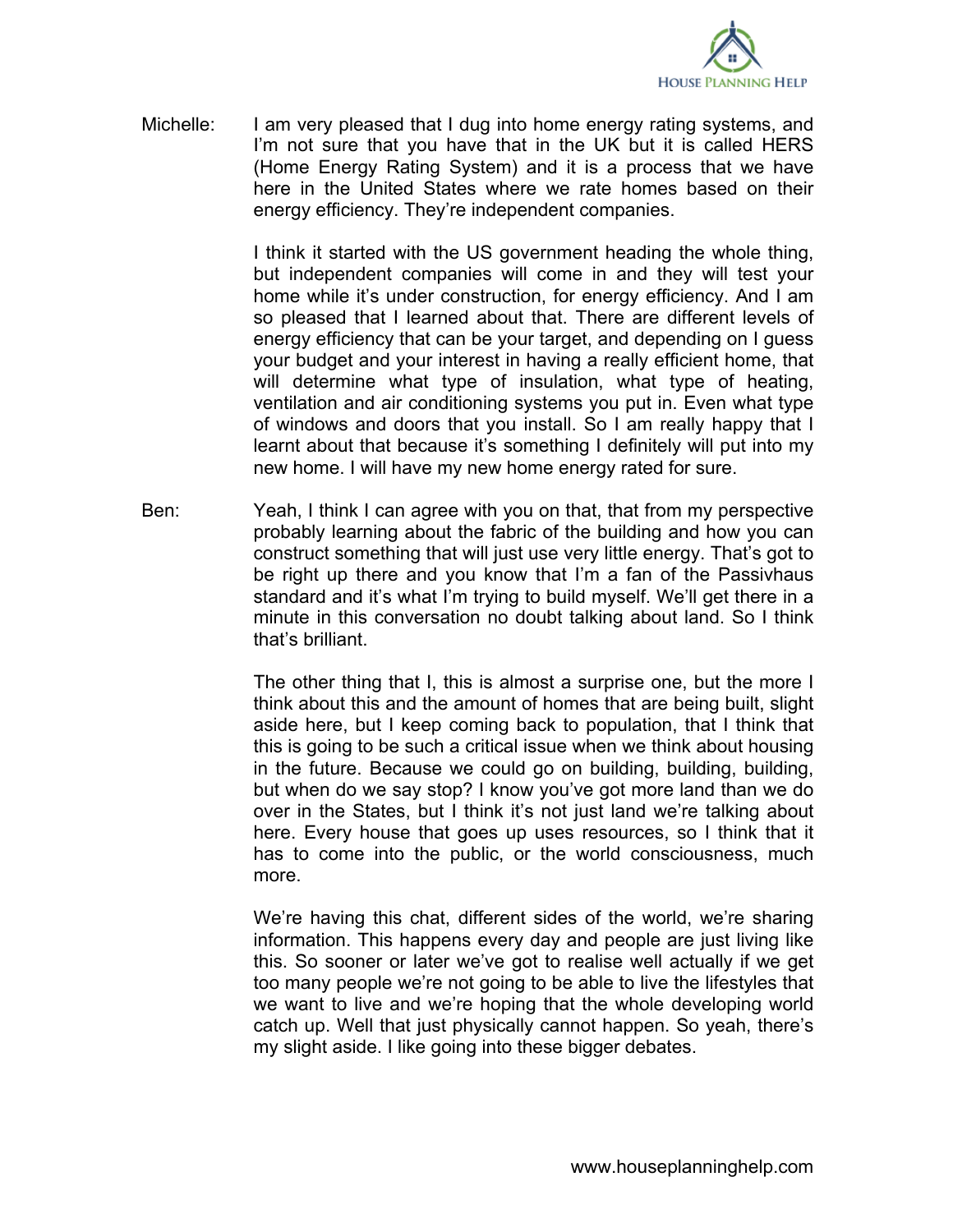

What else have you got for me in terms of things that you feel that you've learnt?

Michelle: Well I've learned how to make a house strong and not just pretty. You know when I went to the International Builders Show which was here in Las Vegas in January 2016, I came across a company called Simpson Strong-Tie. And I actually had been introduced to them by a structural engineer who had told me how wonderful that product was and the products that they offer are.

> They have a system called a continuous load path, and what happens is that there are ties and there are fasteners and metal bolts, that literally connect the roof to the wall studs and the wall studs to the flooring, and the flooring to the foundation. So it's one continuous load path. So that if there are any torsional or wind forces that may want to shake the house, or . . . in our part of the United States we have storms, tornadoes and hurricanes. So when those high winds come, that continuous load path will strengthen the house and will keep the house tied together so that it is less likely to be damaged by those high winds. So I'm a big fan. I want a pretty house, Ben, but I am a big fan of having a strong house that is lasting as well.

- Ben: I think another really interesting difference between the US and the UK in terms of timescales obviously, and we've talked about a lot of America grew up around the car, so that shows what we're talking about 100 years or so. In the UK we've got a lot of historic buildings that have stood the test of time, and I always think the aspect that's most interesting is some of the materials that they've used is just, they're wood, they're mud in a lot of cases in very old buildings. So it just goes to show that I think each different part of the world will have some sort of construction method or way to survive the climate that it's got to face.
- Michelle: Yes. Unfortunately here in the United States I think for too long in the past several decades or so, I think that budget unfortunately was the main concern of many builders. And so they maybe weren't building as strong of a house as they could have, in order to save a bit of money.
- Ben: I could counter that by saying were they building big houses? Could they not have just scaled it down a bit?
- Michelle: That is such a great point and you're exactly right!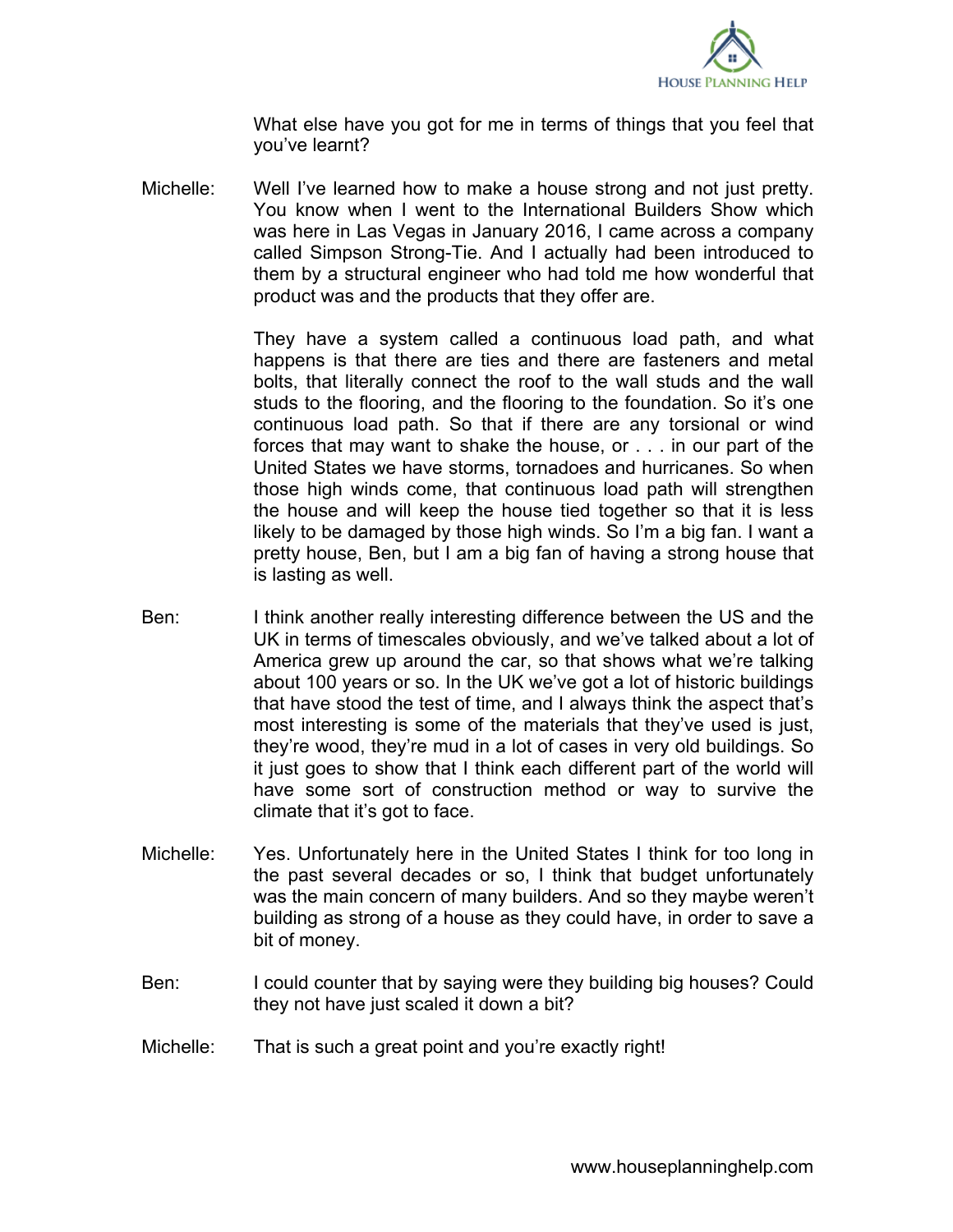

- Ben: I was also going to ask about construction type, because here in the UK we have a predominant construction type of brick and block. Is that the same in the States?
- Michelle: Yes, we do the same thing. A lot of the foundation work for example is with concrete blocks or concrete forms and then yes, we use quite a bit of brick. It depends on the area or the region of the United States. In some areas, like the southwest, stucco is quite popular, and then we have siding that is often used, but the foundations are almost always concrete forms or concrete blocks.
- Ben: Now let's move this on a bit. I've got you to secretly write down three things that you think are great about the US house-building industry, and I've got three from the UK. So I'm going to kick this off.

My first point that I've put down here is that I think we actually have a real diversity of projects, particularly when it comes to people who are going out there and building their own. Not necessarily with their own hands but they're going out there and driving the project through. So that's going to be mine. My first one.

- Michelle: My first one is, and you've already sort of alluded to this, is that we have plenty of land in the United States. Maybe not in more large crowded cities, but in general in the United States we do have plenty of land to choose from.
- Ben: Lucky you! Alright then, I've got another one here. I think actually the UK, we're quite good, we have certain people who are good at solving issues, innovators and that if we could lean on these people more or listen to what they were saying, my goodness we would go a long way. So that's mine. A number of people doing great stuff, we just need to get the word out.
- Michelle: And my second one is that our supplies and materials are plentiful here. I know that's not true in some parts of the world, but they are plentiful here. And we also have a diversity of suppliers because we are the United States, and so a lot of companies are communicating with us and trying to get their products known and they advertise here, so we do have quite a few suppliers and quite a diverse variety of suppliers.
- Ben: If you wanted to go and build a house with materials that you could get locally, that haven't travelled big distances, are you saying that that is a possibility? That you could source that out quite easily?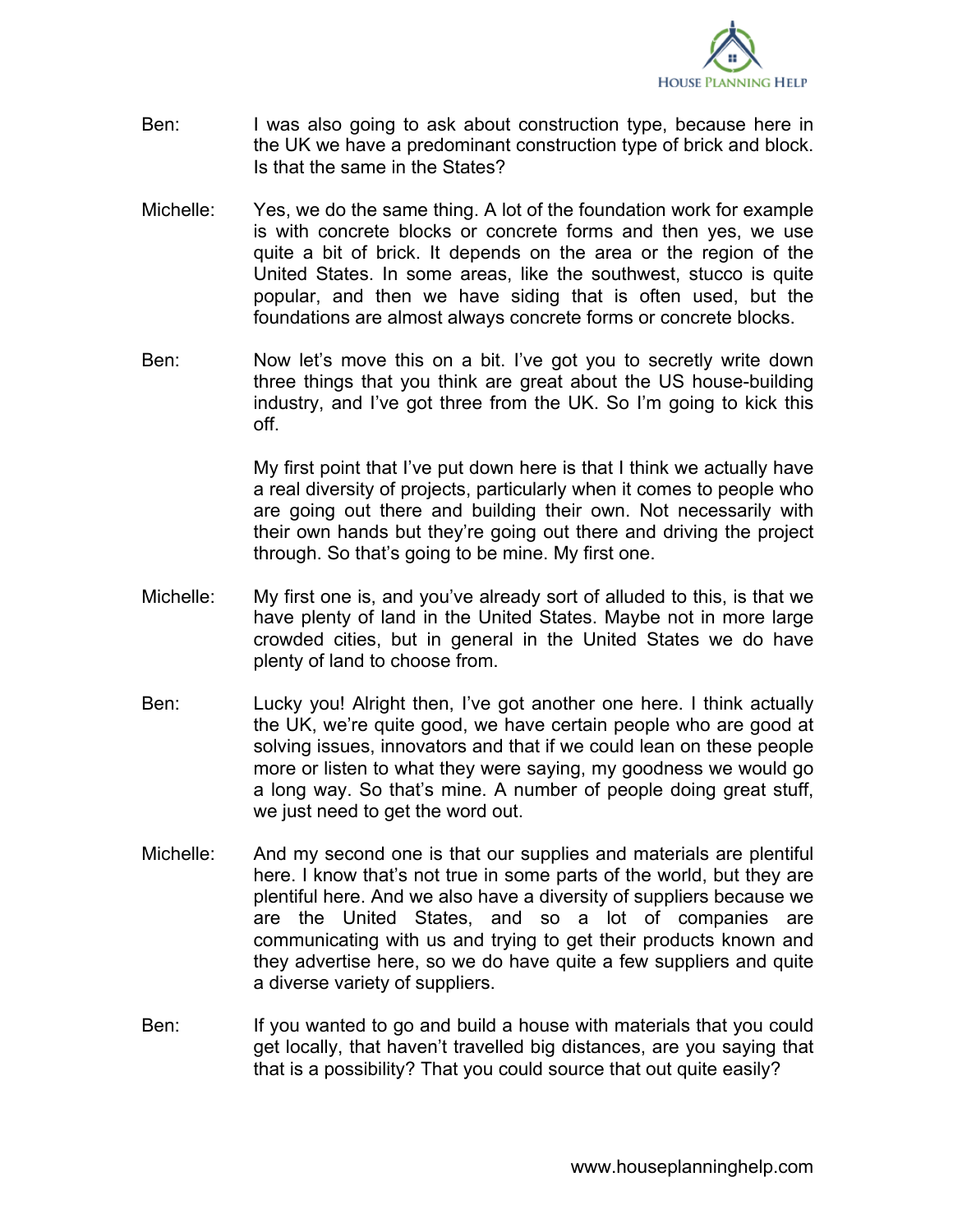

- Michelle: Yes you could, absolutely, absolutely.
- Ben: Very nice. Alright, my third point will be that self builders here in the UK are very open to sharing and I think that is golden. They will open up their houses often, say come and have a look round, they'll explain what went wrong and I think that openness and honesty is such a valuable commodity.
- Michelle: Well you know I could say something similar about the United States and it is about the residents of the United States. They are quite open, especially when someone has had a custom house built. They're quite proud of it and they want to show it off and so they're very open about sharing their ideas, either in person or over the internet.

We have a great site here called, I think it's called gardenweb.com. It's a part of Houzz.com which you may have heard of and it's a great forum and people share their information openly. They're very open about their experiences and quite honest.

- Ben: Alright, let's move on to challenges now, and I'll start off with this. I think one of the sad parts of development in the UK is that 99.999% probably of house building in the UK is just all driven by money and people trying to make money, and that leads to just poor choices because really they just want these properties off their hands, that they can make some more that they can then sell.
- Michelle: Yes, well Ben you know unfortunately that is not unique to the UK. It's as I just said it's a part of the construction industry unfortunately.
- Ben: This is one of the things that having a chat like this we get to size up, where are our differences and where are our similarities. And sometimes it's just in the terminology isn't it, but I have no doubt if you've listened to the podcast you've thought what, what's he talking about there?! So that's my first one for challenges, or problems to overcome.
- Michelle: My first one is that we do not have a very popular self build movement here. And in fact builders, general contractors, are not, although homeowners are very open and sharing, builders and general contractors are not very open at all in sharing their knowledge. And it's like pulling teeth to try to get information from them. When I started my podcast I thought I'd interview lots of builders and they'll tell us their secrets and their tricks, and I have not had one to agree to speak to me. Not one.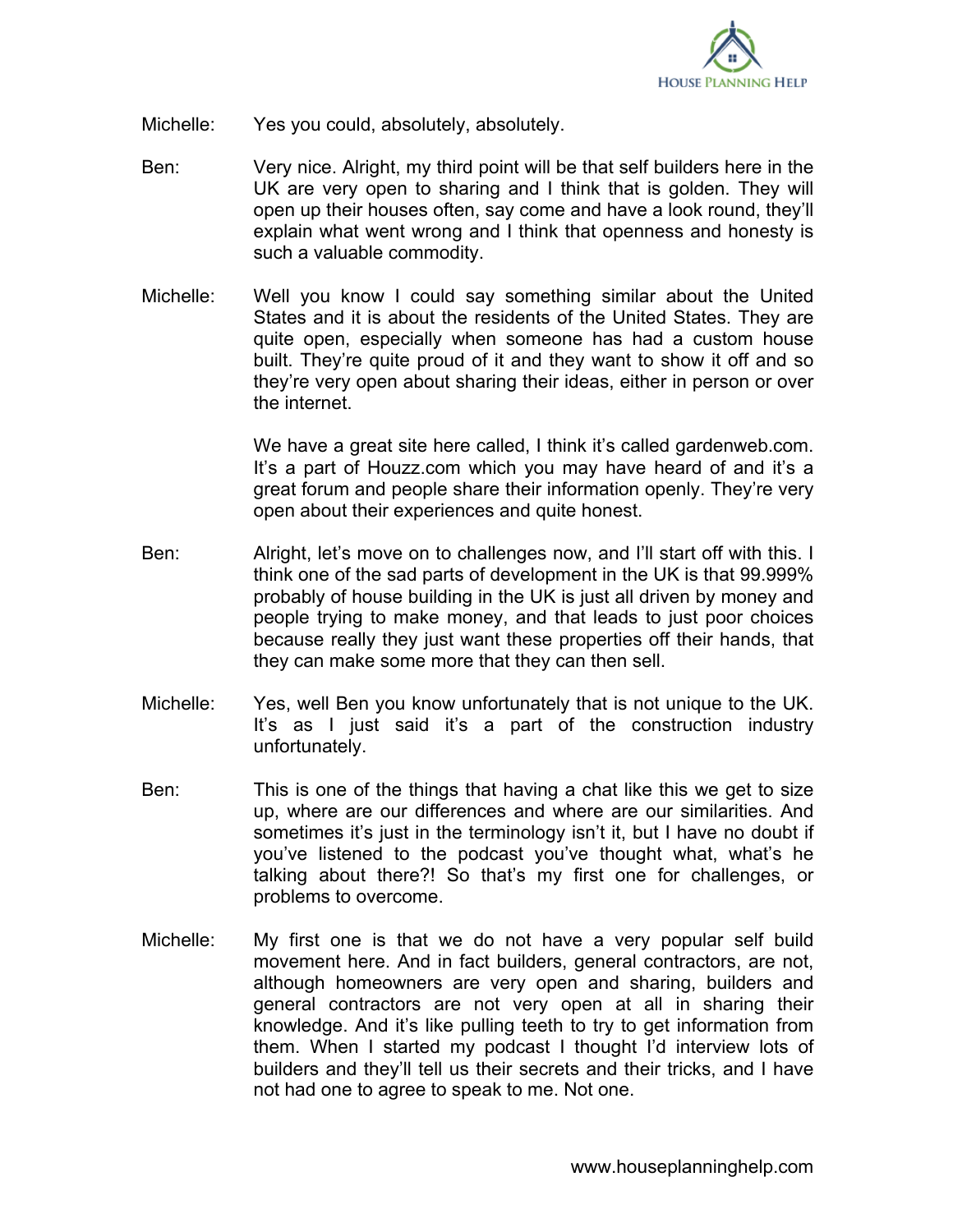

## Ben: That is strange!

Michelle: Not one.

- Ben: Why? Why do you think that is, because certainly I've found this podcast wonderful, that you can just reach out to people and on the whole they've just said yes immediately. But that's all countries. That's not just saying here in the UK, although a lot of the podcasts are from here in the UK.
- Michelle: Yeah, you know I have not had a problem with any other type of guest, except for builders! I can only make an assumption because I haven't really been able to have a conversation with one, but I can only think maybe they think their position is threatened if people want to self build. If owner builders want to take on the task of being their own general contractor. Maybe they're a bit threatened by that.

But what I think they must realise is that self build and being an owner builder, that is for some people. Some people like me who want a little bit more control and who want to be actively involved. But then there are others who have no desire to do that and they will definitely want to hire a builder or general contractor to head their project. So I think the builders are a bit threatened, but I don't think that they should be.

- Ben: And builders as well, I think that if you're a good builder you're just going to be in demand. You have nothing to worry about, and Michelle you know what's going to happen, the second that we finish this podcast and publish it, you're going to be inundated by builders wanting to be on your show! That's what's going to happen!
- Michelle: We'll see!
- Ben: Now I've lost track here. What number are we on? Am I on number two?
- Michelle: You're on number two, yes.
- Ben: I'm on number two. Okay, so I'm going to say, and I bet this might be on your list as well, that house building is not an easy process in terms of if you're trying to learn this for the first time. It's probably the biggest thing you would ever do in your life and there's just, in the UK certainly, no clear path to walk down.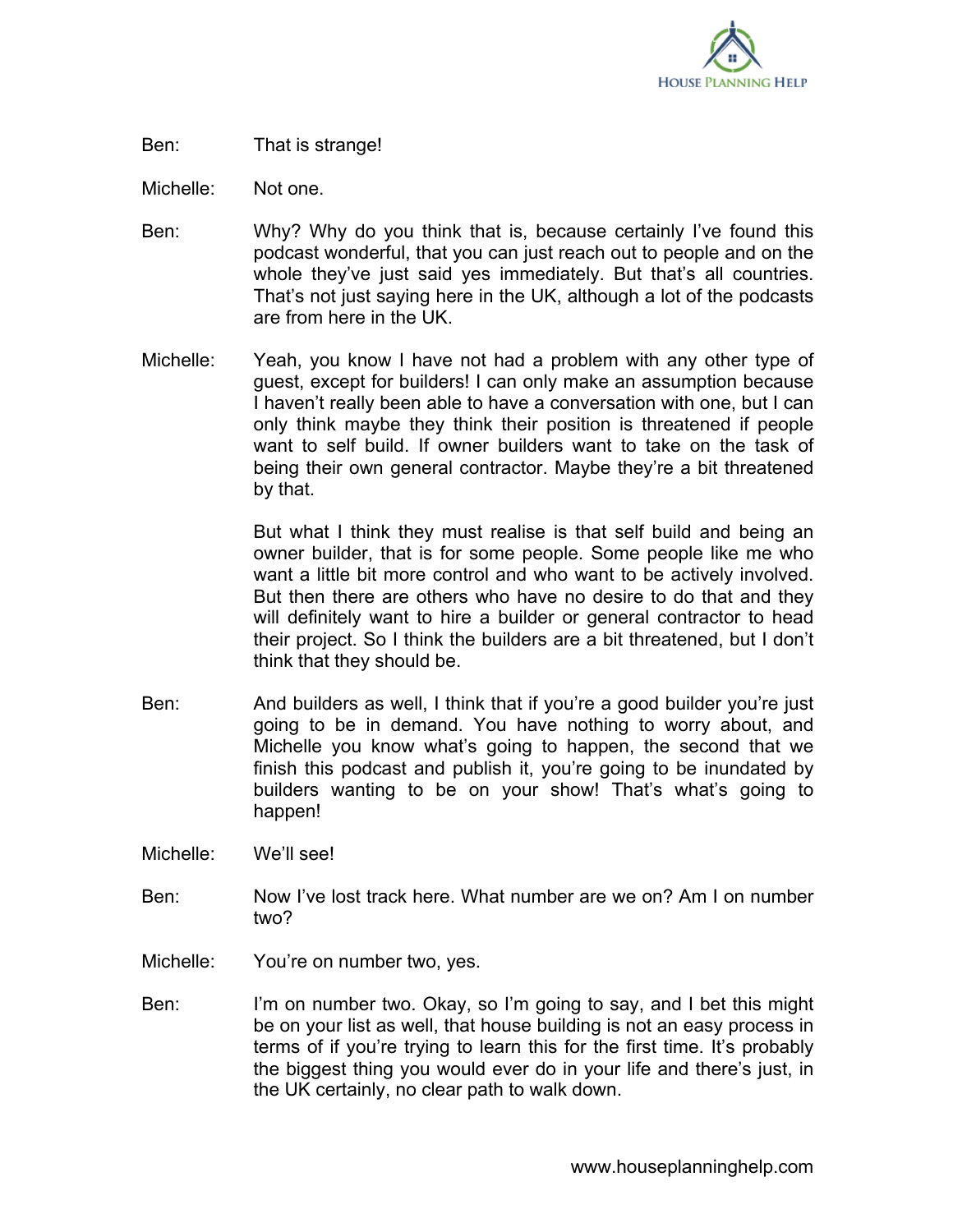

Michelle: I agree with you. It's the same in the United States.

My number two is that sub-contractors, and I guess the verbiage is the same over there, so the plumbers, the electricians etc, the subcontractors are less likely to prioritise owner builders as opposed to general contractors. So they can sometimes put your project, if you are an owner builder, put your contract on the backburner while they service the builders. And so sometimes it can be difficult to schedule them.

- Ben: I think this is the same in the UK too. You get put in a holding pattern don't you. We'll come to you when we've got time. I don't know whether it's to do with owner builders just doing it once, and they know you're very unlikely . . . if you build a house that you like, you're going to be staying in it.
- Michelle: That's what I think.
- Ben: Number three on my list, building your own home really I think in the UK, when I was sitting down and writing my list, is for the wealthy. And I know that that's not exactly true and I certainly think it shouldn't be true. Just most places that you'll go, I think you're stretched to the absolute limits of what you want to do. And people may pick me up on that and say that's wrong. I don't know, I just feel that at the moment it's aimed at the wealthy. If you've got lots of money to throw at things you'll get through okay.
- Michelle: Yeah I have to agree with you. I don't know what the income needs to be but you definitely have to have some extra income in order to take on such a project.

My number three is similar. It's funny I had this written down: financing can be difficult. But especially for those who want to self build. Owner builders can sometimes have some difficulty getting financing through the bank. But here's the good news. The good news is that even if you want to act as your general contractor, a lot of times banks will allow that if you have someone with building experience on the project. Not necessarily acting as the general contractor or builder, but maybe a site or project manager. So if you indeed want to be a general contractor for your own home, you can do that and then hire someone with building experience to supervise the project and the banks will usually go for that option.

Ben: In terms of your project, how much are you going to be leaning on the banks?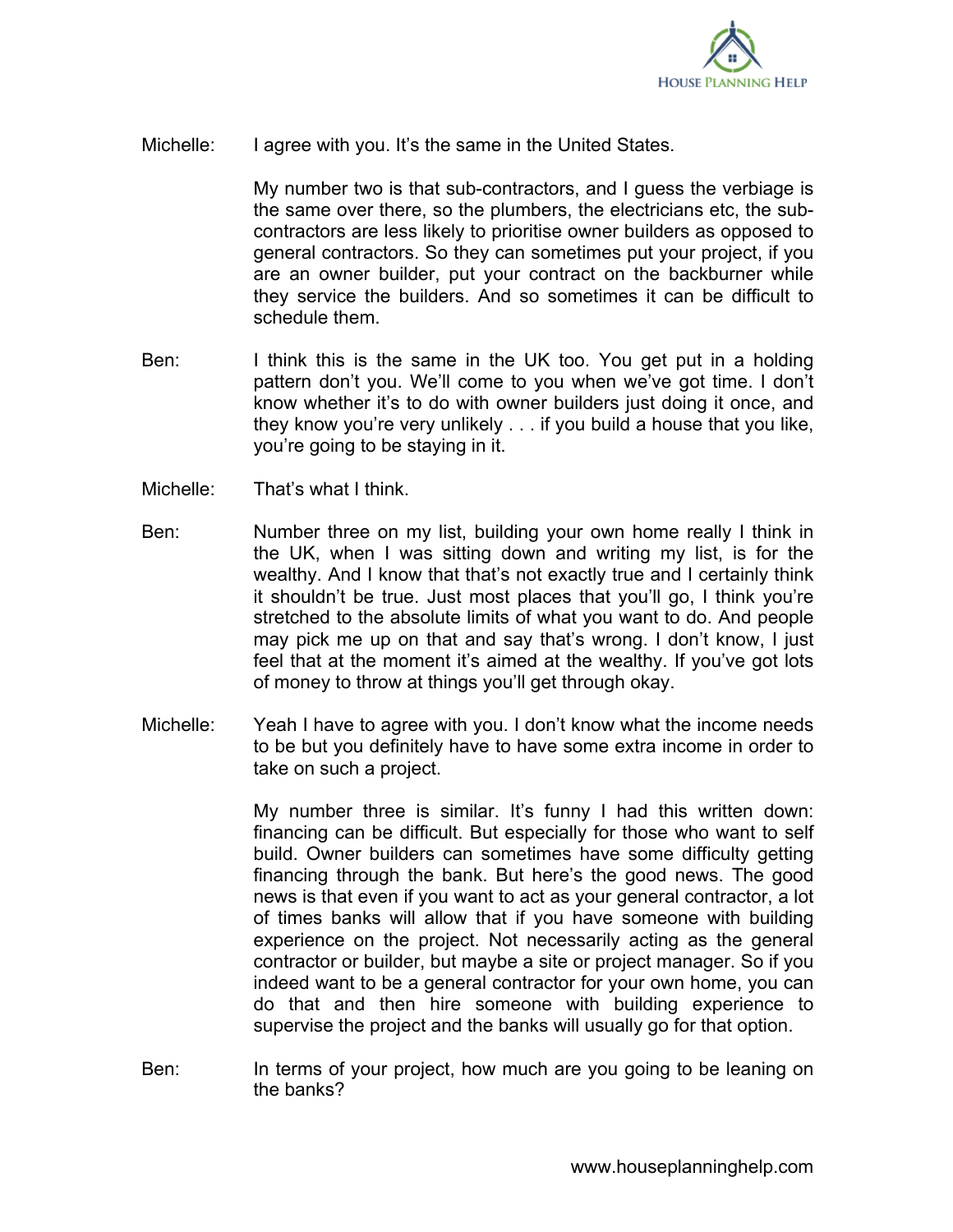

Michelle: Probably not much!

Ben: Good, good.

- Michelle: Which is why I'm taking my time and saving hopefully quite a bit of money so that I don't have to lean on them very much at all.
- Ben: Yeah, I'm trying to stay in that boat as well.

Alright, well I liked that. That was good. One final thing that I thought would be good, is for us both to have an area that we'd like to find out about how you'd do it over there. And the funny thing is I think we've both got the same thing written down. I want to find out about zoning, which I think is the equivalent of planning permission. So that's my question to you first of all, is what is zoning, how does it work in the States?

- Michelle: Well in the United States we have a building permits or zoning department, and the name of it may vary from region to region, but that is where you get your initial building permit. They approve your house plans. They look at your lot survey and make sure that the positioning of the house is appropriate and they approve your project. And so that happens at the very beginning before you can start construction and then there are several inspections that have to go on during the construction process. And then at the end they will give you final approval and you will obtain a certificate of occupancy, which means that you can move into your home.
- Ben: Now I think planning permission, it's similar but it almost, some of that sounded a bit like building regulations as we call it over in the UK. And I'm wondering, your system, is it actually quite simple, that you say these are our plans, this is what I want to do and then they basically go yes, or do this do that, yes?
- Michelle: Yes, and they may vary it a bit. And so maybe what is more similar to your planning permission is sometimes neighbourhoods, actually often time, neighbourhoods especially in the suburbs will have what we call a homeowners association and that is sort of the governing body of the neighbourhood. And that governing body will look at your house plans and say yes, this is an appropriate size, yes these are appropriate materials for you to build your house with. So we do have that entity, but that will vary from neighbourhood to neighbourhood.